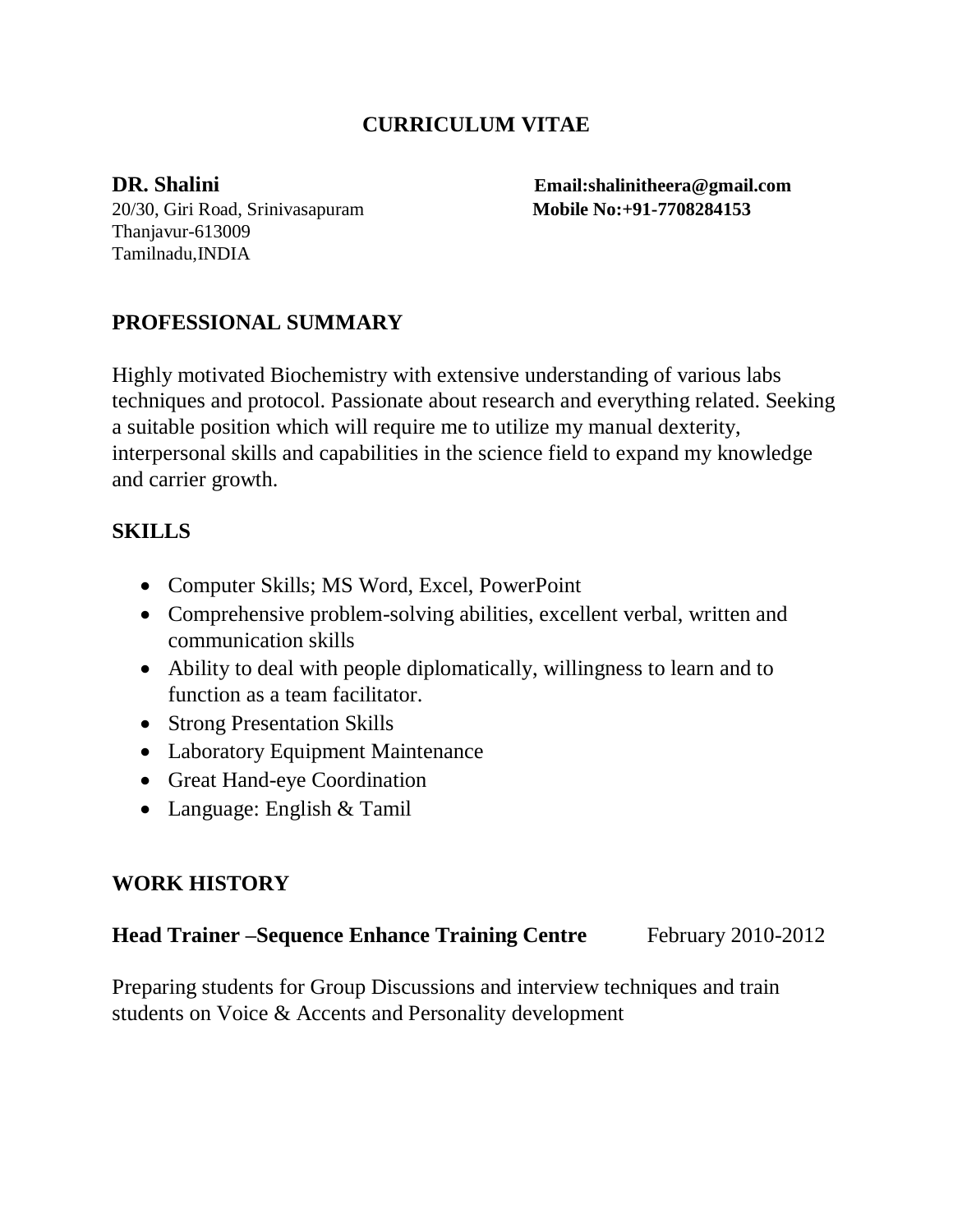#### **Teacher & Cultural Co-Ordinator February 2012-2018**

Worked as Science Teacher and Cultural coordinator from 02.04.2012 to 21.04.2018 (6 Years) in THAMARAI INTERNATIONAL SCHOOL, Thanjavur

### **EDUCATION**

| <b>Course</b> | Name of the        | <b>Board</b>   | <b>Subject</b> | Percentage |
|---------------|--------------------|----------------|----------------|------------|
| <b>Name</b>   | <b>Institution</b> | /University    | <b>Studied</b> | of Marks   |
| 10th Std      | <b>KHSS</b>        | State board    |                | 83%        |
| $12th$ Std    | <b>KHSS</b>        | State board    | Purescience    | 81%        |
| <b>UG</b>     | Marudupandiyar     | Bharathidhasan | Biochemistry   | 78%        |
|               | College, Thanjavur |                |                |            |
| P G           | Marudupandiyar     | Bharathidhasan | Biochemistry   | 83%        |
|               | College, Thanjavur |                |                |            |
| PH.D          | Marudupandiyar     | Bharathidhasan | Biochemistry   | 87%        |
|               | College, Thanjavur |                |                |            |

# **PROJECT**

- PG: "Biochemical effect of CYANODON DECTYLON on mercury chloride induced metal toxicity in albino rats."
- Ph.D: "A Study on Phytochemical screening, antioxidant, antimitotic and antiproliferative activities of Aplotaxis Articulate Rhizome"

# **PUBLICATION**

- R.Shalini and S.Velavan "Reactive oxygen and nitrogen specien scanvenging activity aplotaxis avriculata rhitomes" ,2017 word J Pharma res,6,(16),154-1562.
- R.Shalini and S.Velavan, "Evaluation & antimitotic activity & aplotaxis avriculata Rhitomes using, allium cepa root meristamatic cells" Ind j app res,2017,7(12)315-317.